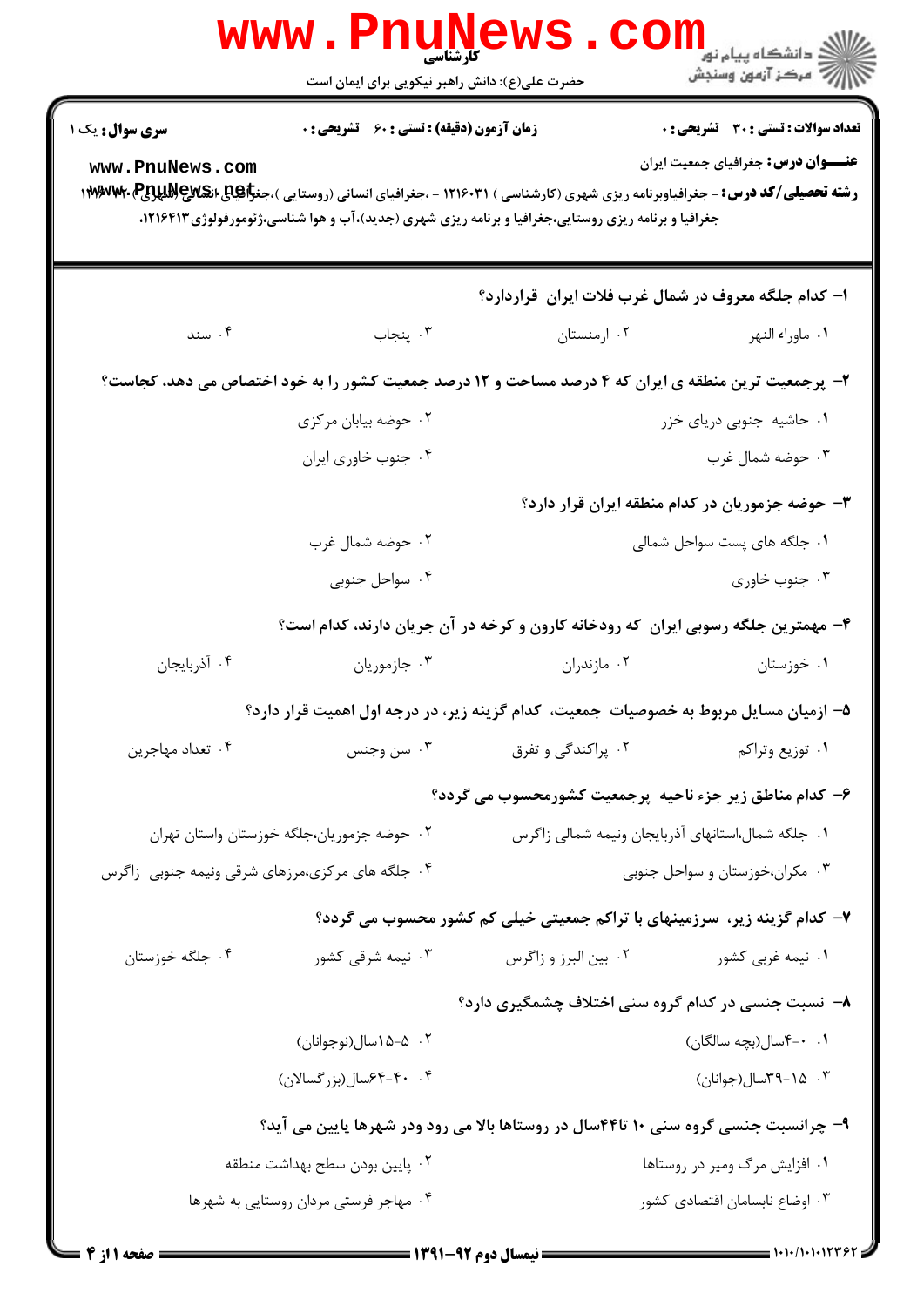| <b>زمان آزمون (دقیقه) : تستی : 60 ٪ تشریحی : 0</b><br><b>سری سوال : ۱ یک</b><br><b>عنــــوان درس:</b> جغرافیای جمعیت ایران<br>www.PnuNews.com<br><b>رشته تحصیلی/کد درس:</b> جغرافیاوبرنامه ریزی شهری (کارشناسی ) ۱۲۱۶۰۳۱ - ،جغرافیای انسانی (روستایی )،جغراف <del>یا@(آنما&amp;RW</del> WY\و <del>M</del> WY=<br>،جغرافیا و برنامه ریزی روستایی،جغرافیا و برنامه ریزی شهری (جدید)،آب و هوا شناسی،ژئومورفولوژی ۱۲۱۶۴۱۲<br>∙ا− کدام گزینه در رابطه با الگوی فضایی نسبت جنسی ایران صحیح می باشد؟<br>۰۲ از غرب به شرق کشور سیر نزولی دارد<br>۰۱ از شرق به غرب کشور سیر نزولی دارد<br>۰۳ از شرق به غرب کشورسیر صعودی دارد<br>۰۴ ازمرکز به حاشیه کشور سیر صعودی دارد<br>1۱– کدام شرایط زیربر الگوی نسبت جنسی جمعیت هر سرزمین آثر ًمهمی دارند؟<br>۰۴ سیاسی-نظامی<br>۰۳ فرهنگی-مذهبی<br>٠٢ اجتماعي-اقتصادى<br>٠١ سياسي-اداري<br>۱۲- مرحله انتقال دموگرافیکی چگونه نمایش داده می شوند؟<br>۰۴ نقشه نموداری<br>۰۳ نمودار هیستوگرام<br>۰۲ هرم سنی<br>۰۱ منحنی لورنز<br>۱۳- کدام شهرستان به علت موقعیت خاص طبیعی سبب جذب افراد مسن ً در دهه های ۱۳۶۵ ه. ش شده است؟<br>۰۴ نطنز<br>ت سنت $\cdot$<br>۰۲ مشهد<br>٠١. أذربايجان<br>۱۴– کدام شهرستان زیر، میانه سنی در بالاترین حد قرار دارد؟<br>۰۴ کیش<br>۰۱ تهران سال ۲۰۰۲ نطنز است تا ۲۰۰ رشت<br>1۵– آریاییها از کدام ناحیه وارد سرزمین ایران شده اند؟<br>۰۴ غرب و جنوب غربی<br>۰۳ جنوب و جنوب غرب<br>۰۱ شرق و جنوب شرق مسلسل از شمال شرق<br>۱۶– مسیحیان آسوری در کدام منطقه از ایران ساکن هستند؟<br>۰۴ آذربایجان غربی<br>۰۳ آذربایجان شرقی<br>۰۲ استان فارس<br>٠١. اصفهان<br>۱۷- منشاء اصلی و اولیه یهودیان ایران ازکدام سرزمین بوده اند، و توسط چه کسی به ایران آورده شده اند؟<br>٠٢ بابل-بخت النصر<br>۰۱ بابل-کوروش<br>۰۴ قفقاز-کوروش<br>۰۳ ارمنستان-داریوش<br>۱۸– کدام گزینه دومین گروه مذهبی جمعیت ایران در دهه ۱۳۶۰ ه. ش بوده اند؟<br>۰۴ زرتشتیان<br>۰۳ مسیحیان<br>۰۲ مسلمانان<br>۰۱ يهوديان<br>۱۹– کدام گزینه مشخص کننده مرحله ای است که حیات واقتصاد جامعه به آن نائل آمده است؟<br>۰۲ زبان<br>۰۴ اشتغال<br>۰۳ سواد<br>۱. مذهب |  | <b>www.PnuNews</b><br>کارشناسی<br>حضرت علی(ع): دانش راهبر نیکویی برای ایمان است | الاري دانشگاه پيام نور<br>الارات<br>الارات مرکز آزمون وسنڊش |
|-----------------------------------------------------------------------------------------------------------------------------------------------------------------------------------------------------------------------------------------------------------------------------------------------------------------------------------------------------------------------------------------------------------------------------------------------------------------------------------------------------------------------------------------------------------------------------------------------------------------------------------------------------------------------------------------------------------------------------------------------------------------------------------------------------------------------------------------------------------------------------------------------------------------------------------------------------------------------------------------------------------------------------------------------------------------------------------------------------------------------------------------------------------------------------------------------------------------------------------------------------------------------------------------------------------------------------------------------------------------------------------------------------------------------------------------------------------------------------------------------------------------------------------------------------------------------------------------------------------------------------------------------------------------------------------------------------------------------------------------------------------------------------------------------------------------------------------------------------------------------------------------------------------------------------------------------------------------------|--|---------------------------------------------------------------------------------|-------------------------------------------------------------|
|                                                                                                                                                                                                                                                                                                                                                                                                                                                                                                                                                                                                                                                                                                                                                                                                                                                                                                                                                                                                                                                                                                                                                                                                                                                                                                                                                                                                                                                                                                                                                                                                                                                                                                                                                                                                                                                                                                                                                                       |  |                                                                                 | <b>تعداد سوالات : تستی : 30 ٪ تشریحی : 0</b>                |
|                                                                                                                                                                                                                                                                                                                                                                                                                                                                                                                                                                                                                                                                                                                                                                                                                                                                                                                                                                                                                                                                                                                                                                                                                                                                                                                                                                                                                                                                                                                                                                                                                                                                                                                                                                                                                                                                                                                                                                       |  |                                                                                 |                                                             |
|                                                                                                                                                                                                                                                                                                                                                                                                                                                                                                                                                                                                                                                                                                                                                                                                                                                                                                                                                                                                                                                                                                                                                                                                                                                                                                                                                                                                                                                                                                                                                                                                                                                                                                                                                                                                                                                                                                                                                                       |  |                                                                                 |                                                             |
|                                                                                                                                                                                                                                                                                                                                                                                                                                                                                                                                                                                                                                                                                                                                                                                                                                                                                                                                                                                                                                                                                                                                                                                                                                                                                                                                                                                                                                                                                                                                                                                                                                                                                                                                                                                                                                                                                                                                                                       |  |                                                                                 |                                                             |
|                                                                                                                                                                                                                                                                                                                                                                                                                                                                                                                                                                                                                                                                                                                                                                                                                                                                                                                                                                                                                                                                                                                                                                                                                                                                                                                                                                                                                                                                                                                                                                                                                                                                                                                                                                                                                                                                                                                                                                       |  |                                                                                 |                                                             |
|                                                                                                                                                                                                                                                                                                                                                                                                                                                                                                                                                                                                                                                                                                                                                                                                                                                                                                                                                                                                                                                                                                                                                                                                                                                                                                                                                                                                                                                                                                                                                                                                                                                                                                                                                                                                                                                                                                                                                                       |  |                                                                                 |                                                             |
|                                                                                                                                                                                                                                                                                                                                                                                                                                                                                                                                                                                                                                                                                                                                                                                                                                                                                                                                                                                                                                                                                                                                                                                                                                                                                                                                                                                                                                                                                                                                                                                                                                                                                                                                                                                                                                                                                                                                                                       |  |                                                                                 |                                                             |
|                                                                                                                                                                                                                                                                                                                                                                                                                                                                                                                                                                                                                                                                                                                                                                                                                                                                                                                                                                                                                                                                                                                                                                                                                                                                                                                                                                                                                                                                                                                                                                                                                                                                                                                                                                                                                                                                                                                                                                       |  |                                                                                 |                                                             |
|                                                                                                                                                                                                                                                                                                                                                                                                                                                                                                                                                                                                                                                                                                                                                                                                                                                                                                                                                                                                                                                                                                                                                                                                                                                                                                                                                                                                                                                                                                                                                                                                                                                                                                                                                                                                                                                                                                                                                                       |  |                                                                                 |                                                             |
|                                                                                                                                                                                                                                                                                                                                                                                                                                                                                                                                                                                                                                                                                                                                                                                                                                                                                                                                                                                                                                                                                                                                                                                                                                                                                                                                                                                                                                                                                                                                                                                                                                                                                                                                                                                                                                                                                                                                                                       |  |                                                                                 |                                                             |
|                                                                                                                                                                                                                                                                                                                                                                                                                                                                                                                                                                                                                                                                                                                                                                                                                                                                                                                                                                                                                                                                                                                                                                                                                                                                                                                                                                                                                                                                                                                                                                                                                                                                                                                                                                                                                                                                                                                                                                       |  |                                                                                 |                                                             |
|                                                                                                                                                                                                                                                                                                                                                                                                                                                                                                                                                                                                                                                                                                                                                                                                                                                                                                                                                                                                                                                                                                                                                                                                                                                                                                                                                                                                                                                                                                                                                                                                                                                                                                                                                                                                                                                                                                                                                                       |  |                                                                                 |                                                             |
|                                                                                                                                                                                                                                                                                                                                                                                                                                                                                                                                                                                                                                                                                                                                                                                                                                                                                                                                                                                                                                                                                                                                                                                                                                                                                                                                                                                                                                                                                                                                                                                                                                                                                                                                                                                                                                                                                                                                                                       |  |                                                                                 |                                                             |
|                                                                                                                                                                                                                                                                                                                                                                                                                                                                                                                                                                                                                                                                                                                                                                                                                                                                                                                                                                                                                                                                                                                                                                                                                                                                                                                                                                                                                                                                                                                                                                                                                                                                                                                                                                                                                                                                                                                                                                       |  |                                                                                 |                                                             |
|                                                                                                                                                                                                                                                                                                                                                                                                                                                                                                                                                                                                                                                                                                                                                                                                                                                                                                                                                                                                                                                                                                                                                                                                                                                                                                                                                                                                                                                                                                                                                                                                                                                                                                                                                                                                                                                                                                                                                                       |  |                                                                                 |                                                             |
|                                                                                                                                                                                                                                                                                                                                                                                                                                                                                                                                                                                                                                                                                                                                                                                                                                                                                                                                                                                                                                                                                                                                                                                                                                                                                                                                                                                                                                                                                                                                                                                                                                                                                                                                                                                                                                                                                                                                                                       |  |                                                                                 |                                                             |
|                                                                                                                                                                                                                                                                                                                                                                                                                                                                                                                                                                                                                                                                                                                                                                                                                                                                                                                                                                                                                                                                                                                                                                                                                                                                                                                                                                                                                                                                                                                                                                                                                                                                                                                                                                                                                                                                                                                                                                       |  |                                                                                 |                                                             |
|                                                                                                                                                                                                                                                                                                                                                                                                                                                                                                                                                                                                                                                                                                                                                                                                                                                                                                                                                                                                                                                                                                                                                                                                                                                                                                                                                                                                                                                                                                                                                                                                                                                                                                                                                                                                                                                                                                                                                                       |  |                                                                                 |                                                             |
|                                                                                                                                                                                                                                                                                                                                                                                                                                                                                                                                                                                                                                                                                                                                                                                                                                                                                                                                                                                                                                                                                                                                                                                                                                                                                                                                                                                                                                                                                                                                                                                                                                                                                                                                                                                                                                                                                                                                                                       |  |                                                                                 |                                                             |
|                                                                                                                                                                                                                                                                                                                                                                                                                                                                                                                                                                                                                                                                                                                                                                                                                                                                                                                                                                                                                                                                                                                                                                                                                                                                                                                                                                                                                                                                                                                                                                                                                                                                                                                                                                                                                                                                                                                                                                       |  |                                                                                 |                                                             |
|                                                                                                                                                                                                                                                                                                                                                                                                                                                                                                                                                                                                                                                                                                                                                                                                                                                                                                                                                                                                                                                                                                                                                                                                                                                                                                                                                                                                                                                                                                                                                                                                                                                                                                                                                                                                                                                                                                                                                                       |  |                                                                                 |                                                             |
|                                                                                                                                                                                                                                                                                                                                                                                                                                                                                                                                                                                                                                                                                                                                                                                                                                                                                                                                                                                                                                                                                                                                                                                                                                                                                                                                                                                                                                                                                                                                                                                                                                                                                                                                                                                                                                                                                                                                                                       |  |                                                                                 |                                                             |
|                                                                                                                                                                                                                                                                                                                                                                                                                                                                                                                                                                                                                                                                                                                                                                                                                                                                                                                                                                                                                                                                                                                                                                                                                                                                                                                                                                                                                                                                                                                                                                                                                                                                                                                                                                                                                                                                                                                                                                       |  |                                                                                 |                                                             |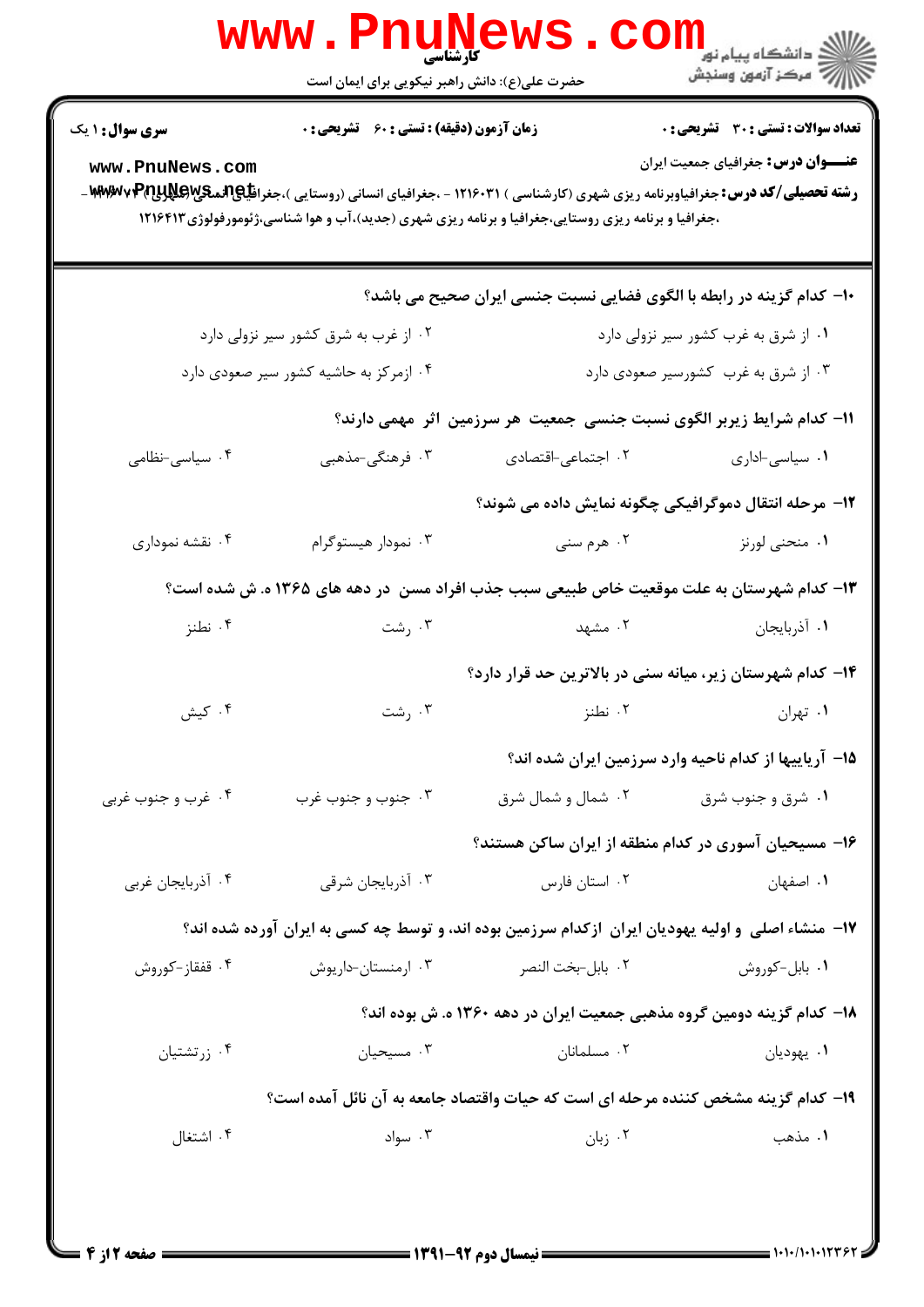|                                                   | <b>WWW.Pnugge</b><br>حضرت علی(ع): دانش راهبر نیکویی برای ایمان است                                                                                         |             | ر<br>دانشکاه پیام نور "<br>ا√ مرکز آزمون وسنجش                                                                                                                                                                                           |
|---------------------------------------------------|------------------------------------------------------------------------------------------------------------------------------------------------------------|-------------|------------------------------------------------------------------------------------------------------------------------------------------------------------------------------------------------------------------------------------------|
| <b>سری سوال : ۱ یک</b><br>www.PnuNews.com         | <b>زمان آزمون (دقیقه) : تستی : 60 ٪ تشریحی : 0</b><br>،جغرافیا و برنامه ریزی روستایی،جغرافیا و برنامه ریزی شهری (جدید)،آب و هوا شناسی،ژئومورفولوژی ۱۲۱۶۴۱۲ |             | <b>تعداد سوالات : تستی : 30 - تشریحی : 0</b><br>عنـــوان درس: جغرافیای جمعیت ایران<br><b>رشته تحصیلی/کد درس:</b> جغرافیاوبرنامه ریزی شهری (کارشناسی ) ۱۲۱۶۰۳۱ - ،جغرافیای انسانی (روستایی )،جغرا <b>فیای(آنمیکی/کیلاپانچا ۱۹۳۷/۶۷۷</b> - |
|                                                   |                                                                                                                                                            |             | +۲- کدام عامل سبب گسترش سواد در بین زنان روستایی در دهه های ۱۳۵۵ ه. ش گردید؟                                                                                                                                                             |
|                                                   | ۰۲ کنارگذاشتن حجاب                                                                                                                                         |             | ۰۱ رهاکردن رسوم گذشته                                                                                                                                                                                                                    |
|                                                   | ۰۴ سپاهیان دانش                                                                                                                                            |             | ۰۳ بهبود و رفاه زندگی                                                                                                                                                                                                                    |
|                                                   |                                                                                                                                                            |             | <b>۲۱</b> - در چه نقاطی از کشور بیسوادی بیشتر به چشم می خورد؟                                                                                                                                                                            |
|                                                   | ۰۲ ازجمعیت روستایی کمی برخوردار باشند                                                                                                                      |             | ٠١ اقتصاد منطقه برپايه فعاليتهاى نوع اول استوار باشد                                                                                                                                                                                     |
| ۰۴ فاقد مراکز تصمیم گیری ومراکز عمده تجارتی باشند |                                                                                                                                                            |             | ۰۳ کمبود مراکز رفاهی وآموزشی دارند                                                                                                                                                                                                       |
|                                                   |                                                                                                                                                            |             | ۲۲– کدام عامل در ازدیاد جمعیت باسواد شهرستان گرمسار دخالت داشته است؟                                                                                                                                                                     |
|                                                   | ۰۲ وجود اراضی حاصلخیز                                                                                                                                      |             | ۰۱ نزدیکی به جاده ابریشم                                                                                                                                                                                                                 |
|                                                   | ۰۴ وجود سپاهيان دانش                                                                                                                                       |             | ۰۳ بهبود سطح زندگی مردم                                                                                                                                                                                                                  |
|                                                   |                                                                                                                                                            |             | ۲۳– کدام گزینه زیر جزء جمعیت غیرفعال اقتصادی محسوب می گردد؟                                                                                                                                                                              |
| ۰۴ کارگران ساختمان                                | ۰۳ مدیران مدارس                                                                                                                                            | ٠٢ كشاورزان | ٠١ دانش آموزان                                                                                                                                                                                                                           |
|                                                   |                                                                                                                                                            |             | ۲۴- کدام عامل در کاهش درصد فعالین اقتصادی در دهه ۶۵ ۱۳ ه. ش موثر بوده است؟                                                                                                                                                               |
|                                                   | ۰۲ پایین بودن سطح سواد                                                                                                                                     |             | ۰۱ بالا بودن نرخ جمعیت روستایی                                                                                                                                                                                                           |
|                                                   | ۰۴ بالا رفتن نرخ ارز                                                                                                                                       |             | ۰۳ وقوع جنگ تحمیلی ورکود اقتصادی                                                                                                                                                                                                         |
|                                                   |                                                                                                                                                            |             | ۲۵– کدام گزینه، بیشترین درصد نیروی کار بانوان روستایی را به خود اختصاص می دهد؟                                                                                                                                                           |
|                                                   | ۰۲ صیفی و سبزی کاری                                                                                                                                        |             | ۰۱ کشاورزی وقالی بافی                                                                                                                                                                                                                    |
|                                                   | ۰۴ میوه چینی ومیوه خشک کنی                                                                                                                                 |             | ۰۳ صنایع کارگاهی                                                                                                                                                                                                                         |
|                                                   |                                                                                                                                                            |             | ۲۶– کدام فعالیت اقتصادی ٖزیر به عنوان دومین عامل اشتغال کشور محسوب می گردد؟                                                                                                                                                              |
| ۰۴ راه وساختمان سازی                              | ۰۳ خدمات                                                                                                                                                   | ۰۲ صنعت     | ۰۱ کشاورزی،دامپروری                                                                                                                                                                                                                      |
|                                                   |                                                                                                                                                            |             | <b>۲۷</b> - علت محدودیت دامنه مهاجرتها در چشم اندازهای ناحیه ای چیست؟                                                                                                                                                                    |
|                                                   | ۰۲ عدم تحرک جمعیت                                                                                                                                          |             | ٠١ درون ازدواجي قلمرو روستايي                                                                                                                                                                                                            |
|                                                   | ۰۴ پیشرفت صنعت منطقه                                                                                                                                       |             | ٠٣ فقدان سرمايه لازم براي مهاجرت                                                                                                                                                                                                         |
|                                                   |                                                                                                                                                            |             |                                                                                                                                                                                                                                          |